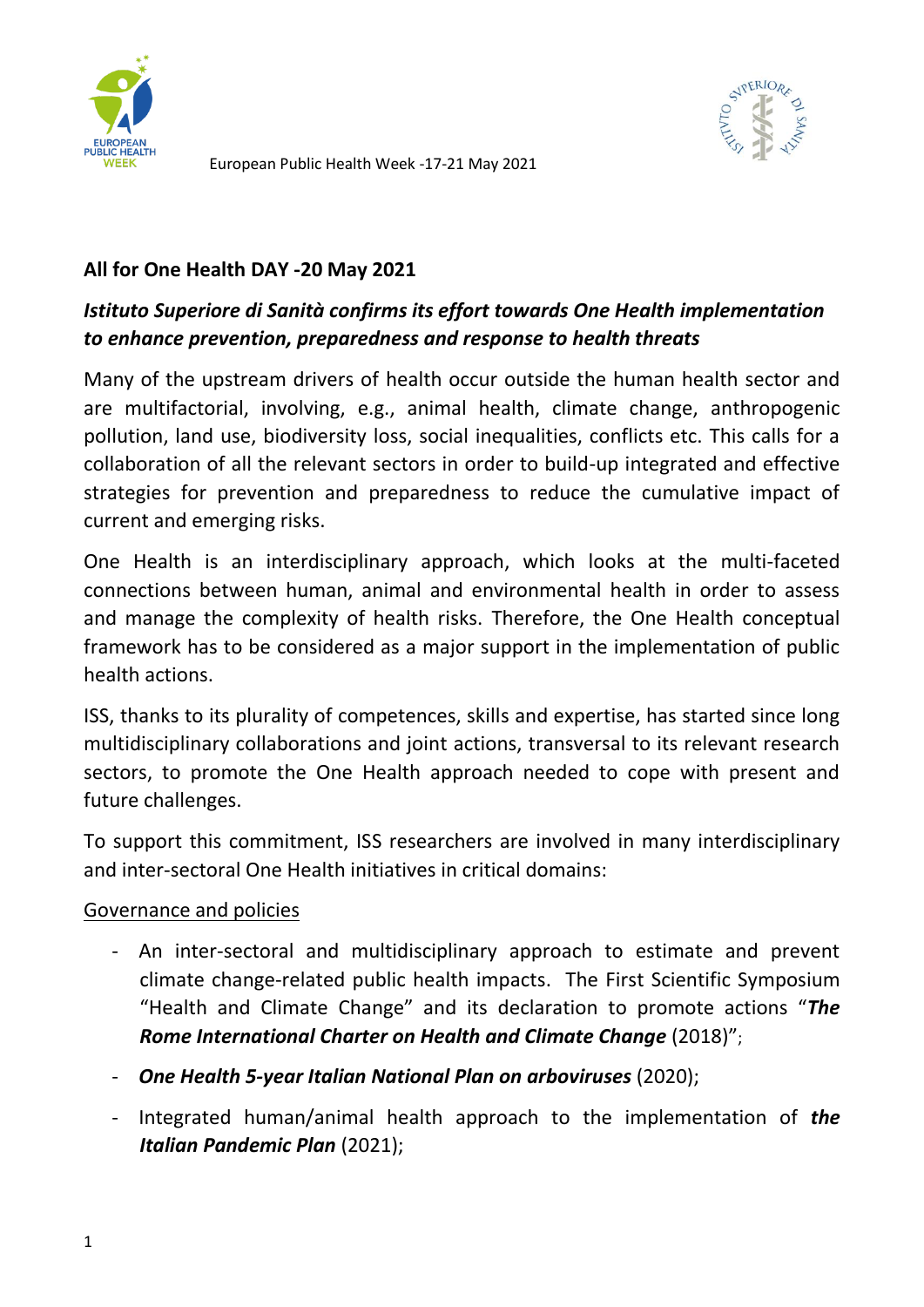



European Public Health Week -17-21 May 2021

- The *One Health-based Conceptual Framework for comprehensive and coordinated prevention and preparedness plans to global health threats* (T20 Policy Brief April 2021);

### Research, networking and data sharing

- Memorandum of understanding to promote and enhance collaboration *between OIE and ISS* at the international level on the One Health approach (2018);
- The *European One Health Joint Programme (OH-EJP)*, a landmark partnership between 44 partners, including acclaimed food, veterinary and medical laboratories and institutes across Europe and the Med-Vet-Net Association (2019-2022);
- The European project *SeaFoodTomorrow* a transdisciplinary action (expertise in animal health, nutrition, toxicology , microbiology and environment) in order to improve the sustainability and safety of aquaculture and seafood *(H2020, 2018-21);*
- The *Med-Vet-Net Association*, that includes 21 scientific partners from 14 European countries and promotes the One Health approach to combat zoonoses and antimicrobial resistance (AMR) and supports a healthy and sustainable food supply chain across Europe;
- Coordination for the drafting of the *EU One Health 2020 EFSA-ECDC Zoonoses Report* (2021);
- Coordination of One Health public health research-actions in the framework of the *MediLabSecure Initiative*, to prevent vector-borne diseases by reinforcing an international network of laboratories and public health institutions in 22 beneficiary countries in integrated surveillance of emerging arboviruses (EU DG DEVCO 2014-2022);

## Training and capacity building

- Organisation and implementation of the *OH-EJP Summer school on Environmental Issues in One Health: from risk assessment to surveillance,* the